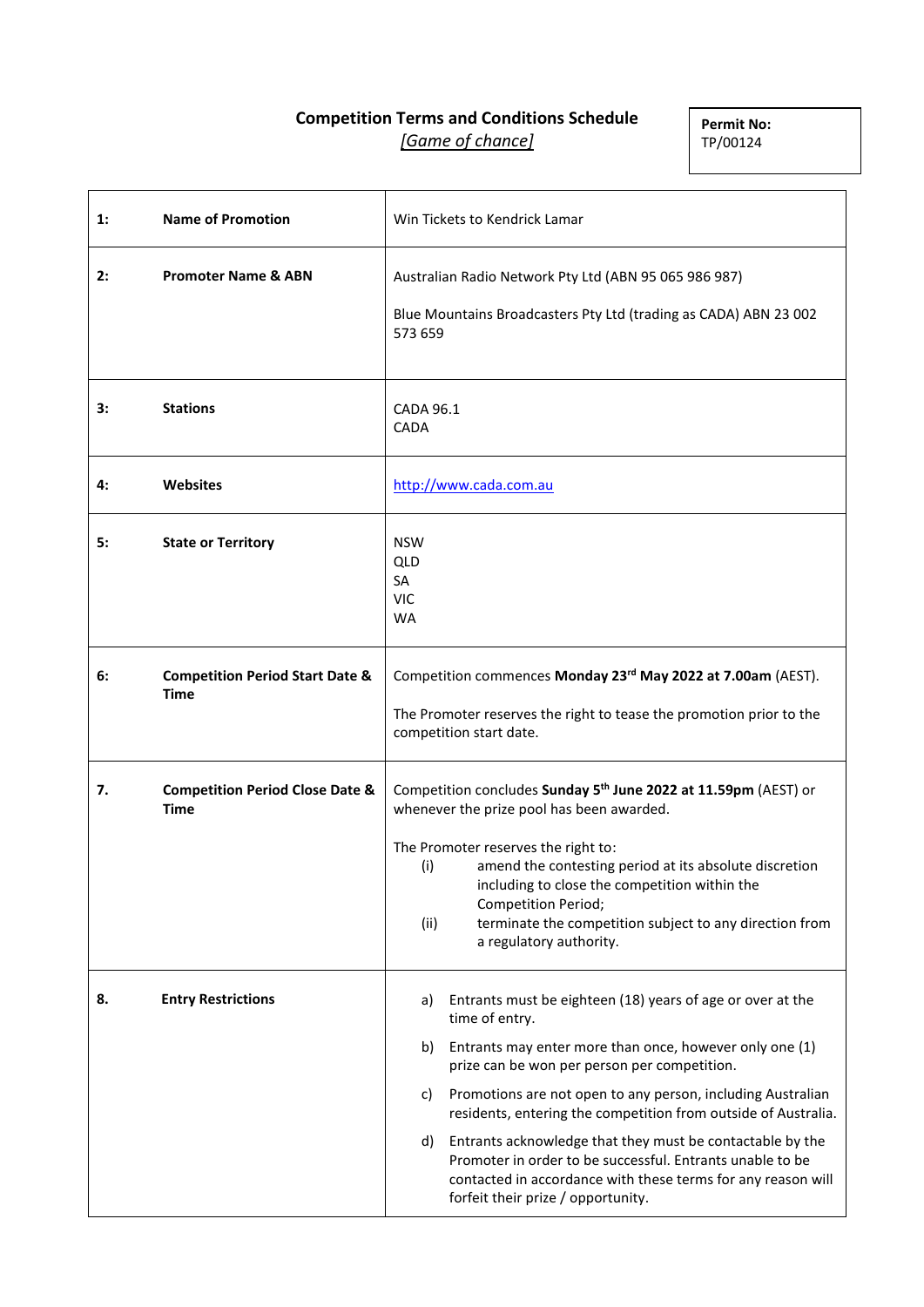|                    | e)            | Entrants who provide incorrect, misleading or fraudulent<br>information are ineligible in the promotion and all entries of<br>an entrant who is deemed by the Promoter to have provided<br>incorrect or misleading information may, at the discretion of<br>the Promoter be deemed invalid.                                 |
|--------------------|---------------|-----------------------------------------------------------------------------------------------------------------------------------------------------------------------------------------------------------------------------------------------------------------------------------------------------------------------------|
|                    | f)            | Entrants may be required to sign a legal indemnity form prior<br>to accepting any prizes.                                                                                                                                                                                                                                   |
|                    | g)            | Entrants must be Australian residents and have a registered<br>address in either NSW, QLD, SA, VIC, or WA.                                                                                                                                                                                                                  |
|                    | h)            | Entrants must be willing for their photos, videos or other<br>material submitted as part of their entry to be published,<br>including later publication by the Promoter for the purposes<br>of the Promotion.                                                                                                               |
|                    | i)            | Entrants must be able to travel to the prize destination and<br>attend the Kendrick Lamar event on the specified date and<br>location in the designated State. Entrants unavailable to<br>travel and attend will forfeit their entry.                                                                                       |
| How to enter<br>9. | On Air Entry: |                                                                                                                                                                                                                                                                                                                             |
|                    |               | At various times during the Competition Period:                                                                                                                                                                                                                                                                             |
|                    |               | (a) Listeners will be invited via Station on-air commercials,<br>announcer solicits, promotional trailers &/or via social media<br>to call 13 10 96 to play the Hippity Hoppity Popity Quiz -<br>Kendrick Edition. The number/s determined to be the<br>nominated callers is at the absolute discretion of the<br>Promoter. |
|                    |               | (b) The caller chosen to play each day (at the Promoter's<br>absolute discretion) will be deemed the "Contestant"                                                                                                                                                                                                           |
|                    |               | (c) The Contestant with have the first opportunity to play and<br>will be given a Kendrick Lamar themed trivia question. The<br>caller will need to answer the question correctly in order to<br>progress further into the game.                                                                                            |
|                    |               | (d) Once a question is answered incorrectly, the caller<br>automatically forfeits the prize and the chance to play and<br>another caller is taken.                                                                                                                                                                          |
|                    |               | (e) This continues until the 3 <sup>rd</sup> question is reached, with the final<br>caller who answers the 3 <sup>rd</sup> question correctly being deemed<br>the winner.                                                                                                                                                   |
|                    | (f)           | The daily winner will be awarded the daily prize of 2 tickets<br>to see Kendrick Lamar in their closest capital city.                                                                                                                                                                                                       |
|                    |               | (g) A person that is put to air, or determined as an on air prize<br>winner cannot pass the telephone call on to anyone else, and<br>should this occur, any person that is on air or has been<br>passed the phone in this capacity will not be eligible for a<br>prize, at the discretion of the Promoter.                  |
|                    |               | (h) Entrants may be required to go through an eligibility checklist<br>off air (at the absolute discretion of the Promoter) as noted                                                                                                                                                                                        |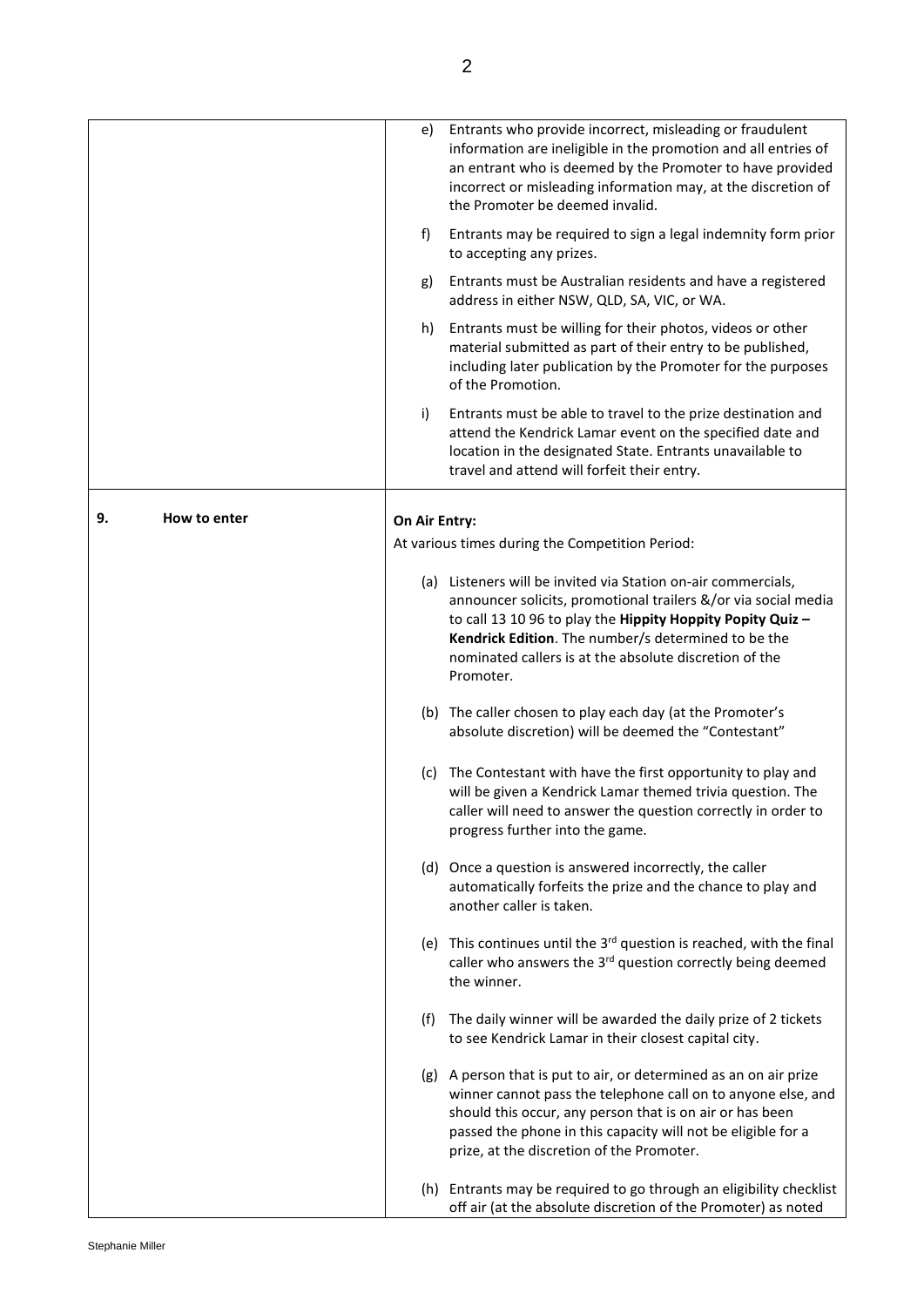|                                     | in the entry restrictions. If the entrant who successfully calls<br>does not meet the eligibility requirements they will be not go<br>through to contest.                                                                                                                                                                                                          |
|-------------------------------------|--------------------------------------------------------------------------------------------------------------------------------------------------------------------------------------------------------------------------------------------------------------------------------------------------------------------------------------------------------------------|
|                                     | (i) The opening and closing time for calls to be received will be<br>at the absolute discretion of the Promoter.                                                                                                                                                                                                                                                   |
|                                     | (j) Rules will be stipulated on air by the Promoter, at its absolute<br>discretion.                                                                                                                                                                                                                                                                                |
|                                     | (k) A prize is not guaranteed if the contestant does not answer<br>the questions correctly.                                                                                                                                                                                                                                                                        |
|                                     | (I) The Promoter's decision is final and no correspondence will<br>be entered into.                                                                                                                                                                                                                                                                                |
|                                     | Online entry:                                                                                                                                                                                                                                                                                                                                                      |
|                                     | During the Competition Period:                                                                                                                                                                                                                                                                                                                                     |
|                                     | (a) Listeners will be invited via Station on-air commercials,<br>announcer solicits, promotional trailers or via social media to<br>visit the Station Website (www.cada.com.au) and complete<br>the online Entry Form by providing their contact details - full<br>name, phone number, address, email address, date of birth<br>and preferred Kendrick Lamar show. |
|                                     | (b) All valid entries received will be placed into a random<br>electronic prize draw.                                                                                                                                                                                                                                                                              |
|                                     | (c) At the conclusion of the competition period, the Promoter<br>will randomly draw up to eleven (11) entrants who will be<br>deemed a "winner" and will receive a prize.                                                                                                                                                                                          |
|                                     | (d) The Promoter's decision is final and no further<br>correspondence will be entered into.                                                                                                                                                                                                                                                                        |
| <b>Limitation on entries</b><br>10. | Entrants may submit as many entries as they wish however each entry<br>must be submitted via a separate online entry form. Entrants may<br>only win one (1) prize each.                                                                                                                                                                                            |
|                                     | Only one entry from each household can be deemed a winner<br>throughout the competition period.                                                                                                                                                                                                                                                                    |
| 11.<br><b>Challenge Details</b>     | N/A                                                                                                                                                                                                                                                                                                                                                                |
| <b>Judging Criteria</b><br>12.      | Whether answers provided are correct or incorrect are at the absolute<br>discretion of the Promoter.                                                                                                                                                                                                                                                               |
|                                     | The Promoter's decision is final and no correspondence will be<br>entered into.                                                                                                                                                                                                                                                                                    |
| 13.<br><b>Draw Details</b>          | One draw will be conducted for all online winners.                                                                                                                                                                                                                                                                                                                 |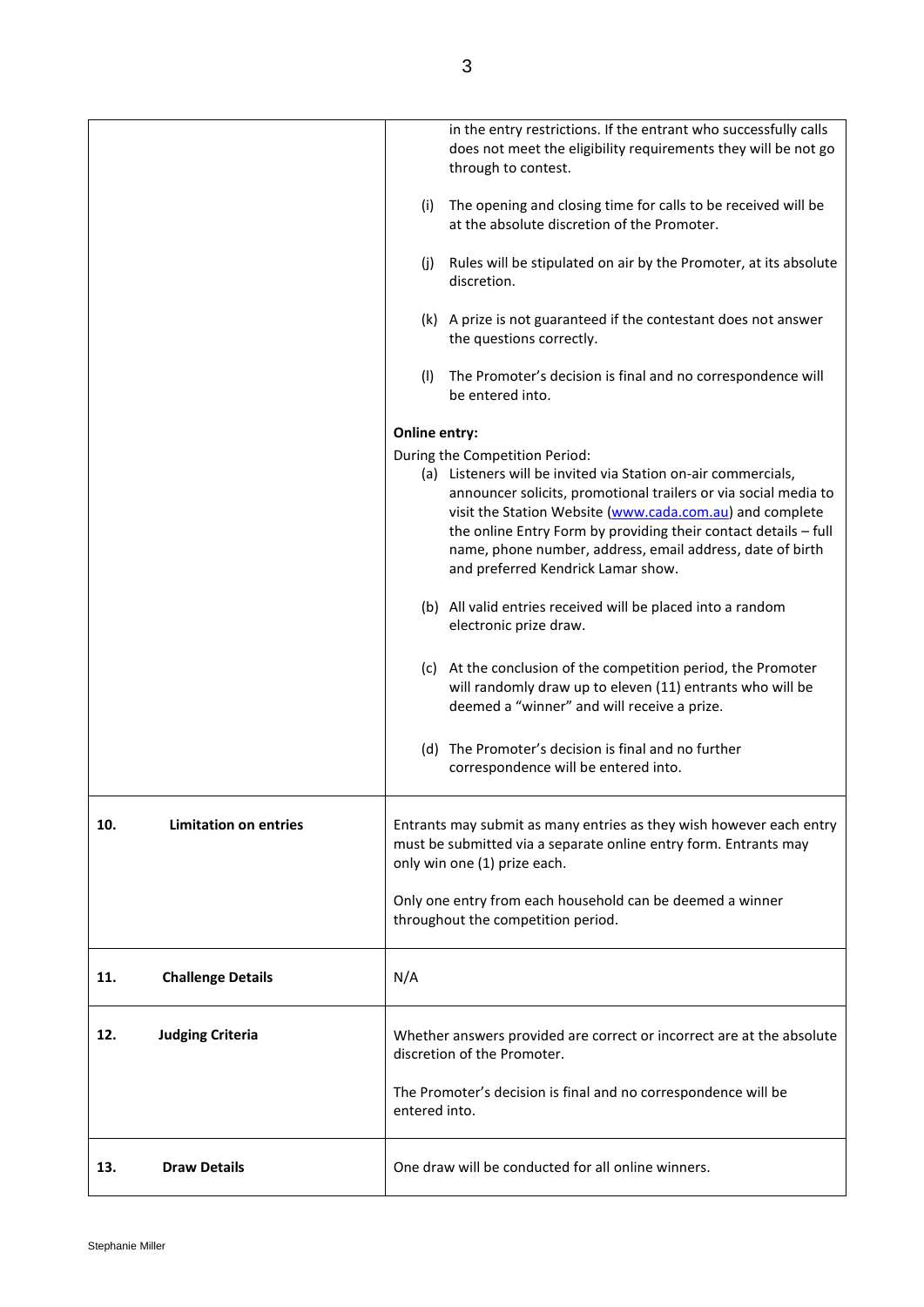|            |                                 | The draw will take place between 9am and 12pm AEST Monday 6th<br>June 2022.                                                                                                                                                                                                                                                                                                                                                                                                                                                                                                                                                                                                                                                                                                                                                                                                                                                                                                                                                                                                                                                                        |
|------------|---------------------------------|----------------------------------------------------------------------------------------------------------------------------------------------------------------------------------------------------------------------------------------------------------------------------------------------------------------------------------------------------------------------------------------------------------------------------------------------------------------------------------------------------------------------------------------------------------------------------------------------------------------------------------------------------------------------------------------------------------------------------------------------------------------------------------------------------------------------------------------------------------------------------------------------------------------------------------------------------------------------------------------------------------------------------------------------------------------------------------------------------------------------------------------------------|
|            |                                 | The draw will be conducted at the Promoter's premises by<br>representatives of the Promoter (save for any interferences whereby<br>the draw will be conducted in line with COVID restrictions requiring<br>the draw to be conducted off-site).                                                                                                                                                                                                                                                                                                                                                                                                                                                                                                                                                                                                                                                                                                                                                                                                                                                                                                     |
|            |                                 | Proxy's will not be accepted should the entrant be uncontactable on<br>the day of their prize draw.                                                                                                                                                                                                                                                                                                                                                                                                                                                                                                                                                                                                                                                                                                                                                                                                                                                                                                                                                                                                                                                |
| 14:        | <b>Prize Details</b>            | There are up to sixteen (16) prizes to be won for up to sixteen (16)<br>winners.                                                                                                                                                                                                                                                                                                                                                                                                                                                                                                                                                                                                                                                                                                                                                                                                                                                                                                                                                                                                                                                                   |
|            |                                 | Each prize will consist of:                                                                                                                                                                                                                                                                                                                                                                                                                                                                                                                                                                                                                                                                                                                                                                                                                                                                                                                                                                                                                                                                                                                        |
|            |                                 | Two (2) tickets to Kendrick Lamar in their registered state<br>(or closest capital city), valued at up to \$398.00 including<br>GST:<br>Thursday 1 <sup>st</sup> December 2022 at RAC Arena, Perth,<br>$\circ$<br>WA (General Admission/Standing);<br>Sunday 4 <sup>th</sup> December 2022 at Rod Laver Arena,<br>$\circ$<br>Melbourne VIC (General Admission/Standing);<br>Thursday 8 <sup>th</sup> December 2022 at Qudos Bank Arena,<br>$\circ$<br>Sydney, NSW (General Admission/Standing);<br>Monday 12 <sup>th</sup> December 2022 at Brisbane<br>$\circ$<br>Entertainment Centre, Brisbane, QLD (General<br>Admission/Standing)<br>Once a Winner has been allocated tickets to an event, they are<br>ineligible to win any additional tickets to the same event.<br>If an Entrant is deemed a Winner, they will receive one (1) Prize only.<br>Prizes awarded are subject to availability and are at the complete<br>discretion of the Promoter.<br>All Prizes are non-transferable. Any Prize that is found to be for sale or<br>on-sold will be cancelled and will not be reissued.<br>No refund or exchange will be given for any Prize. |
| 15:        | <b>Total Prize Value</b>        | Up to \$6,400 (including GST)                                                                                                                                                                                                                                                                                                                                                                                                                                                                                                                                                                                                                                                                                                                                                                                                                                                                                                                                                                                                                                                                                                                      |
| <b>16:</b> | <b>Winner Notification</b>      | Winners will be notified:<br>On air at time of winning<br>via phone (either call or SMS)                                                                                                                                                                                                                                                                                                                                                                                                                                                                                                                                                                                                                                                                                                                                                                                                                                                                                                                                                                                                                                                           |
| 17.        | <b>Publication Details</b>      | Winners of prizes valued at over \$500 (including GST) will be<br>published on the Station Website 'WIN' Page.                                                                                                                                                                                                                                                                                                                                                                                                                                                                                                                                                                                                                                                                                                                                                                                                                                                                                                                                                                                                                                     |
| 18:        | <b>Prize Claim and Delivery</b> | Prizes must be claimed by 5.00pm AEST on Tuesday 6 <sup>th</sup> September<br>2022.                                                                                                                                                                                                                                                                                                                                                                                                                                                                                                                                                                                                                                                                                                                                                                                                                                                                                                                                                                                                                                                                |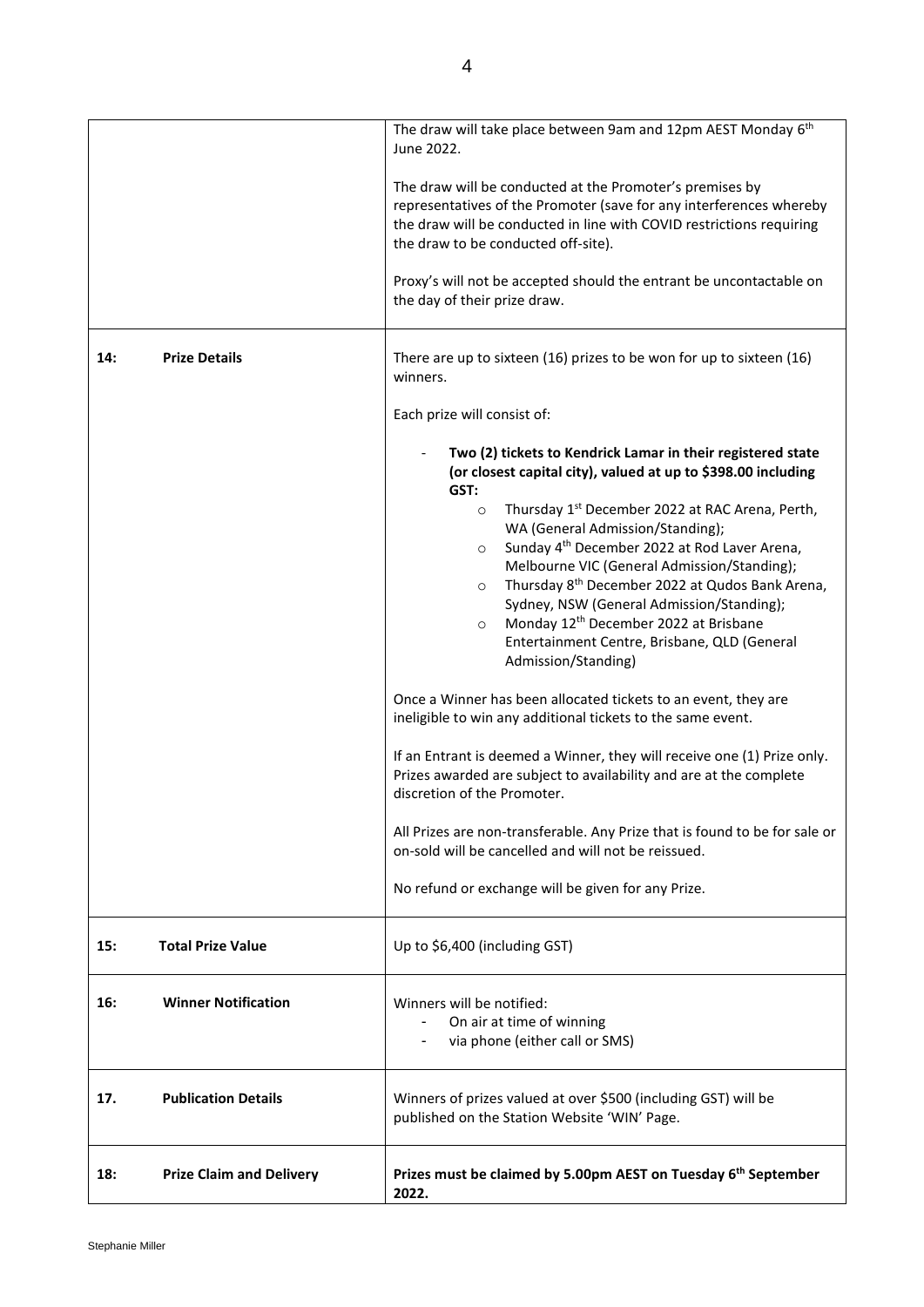|     |                                                            | Winners may be required to prove their identity and show evidence as<br>documented on their birth certificate, driver's licence or passport<br>before any prize is rewarded.                                                                                                                |
|-----|------------------------------------------------------------|---------------------------------------------------------------------------------------------------------------------------------------------------------------------------------------------------------------------------------------------------------------------------------------------|
|     |                                                            | Winners may also be required to provide any documentation which<br>the Promoter and/or the Promoter's insurer reasonably requests for<br>the purposes of prize redemption.                                                                                                                  |
|     |                                                            | If the prize has been arranged for a certain time/date then the winner<br>must be available to take this as specified by the Promoter. If the<br>winner is unable to facilitate this, then they may be required to forfeit<br>the prize.                                                    |
|     |                                                            | The Promoter will not be liable for prizes that are damaged or lost in<br>the mail or not delivered to the winner due to external circumstances<br>outside of the Promoter's control. No compensation or replacement<br>prizes will be offered.                                             |
|     |                                                            | The prize/s may be provided to the prize winner/s by the prize<br>provider and can be delivered to the winner's residential address via<br>mail or delivered via email; or:                                                                                                                 |
|     |                                                            | The prize/s will be available for collection by the winner from the<br>Station. The Station will contact the winner when their prize is ready<br>for collection                                                                                                                             |
| 19. | <b>Prize Claim Date and Time</b><br>& Unclaimed Prize Draw | <b>Prize Claim</b><br>Prizes must be claimed by 5.00pm AEST on Tuesday 6 <sup>th</sup> September<br>2022.                                                                                                                                                                                   |
|     |                                                            | If the winner does not claim their prize(s) within a three-month<br>period, they will forfeit their prize.                                                                                                                                                                                  |
|     |                                                            | The Promoter will not be liable for prizes that are damaged or lost in<br>the mail or not delivered to the winner due to external circumstances<br>outside of the Promoter's control. No compensation or replacement<br>prizes will be offered.                                             |
|     |                                                            | <b>Unclaimed prize draw</b><br>There will be no unclaimed prize draw.                                                                                                                                                                                                                       |
| 20. | <b>Special conditions</b>                                  | General<br>The Promoter's decision is final and no correspondence will be<br>entered into regarding the award of any prize or the pronouncement<br>of a winner or winners (as applicable).                                                                                                  |
|     |                                                            | Prizes awarded are subject to availability and are at the complete<br>discretion of the Promoter.                                                                                                                                                                                           |
|     |                                                            | Should any elements of the prize be changed, moved, cancelled or not<br>available for any unforeseen reason or for reasons outside of the<br>Promoter's control (including for example COVID-19), the Promoter<br>takes no responsibility and the Prize Winners will not be<br>compensated. |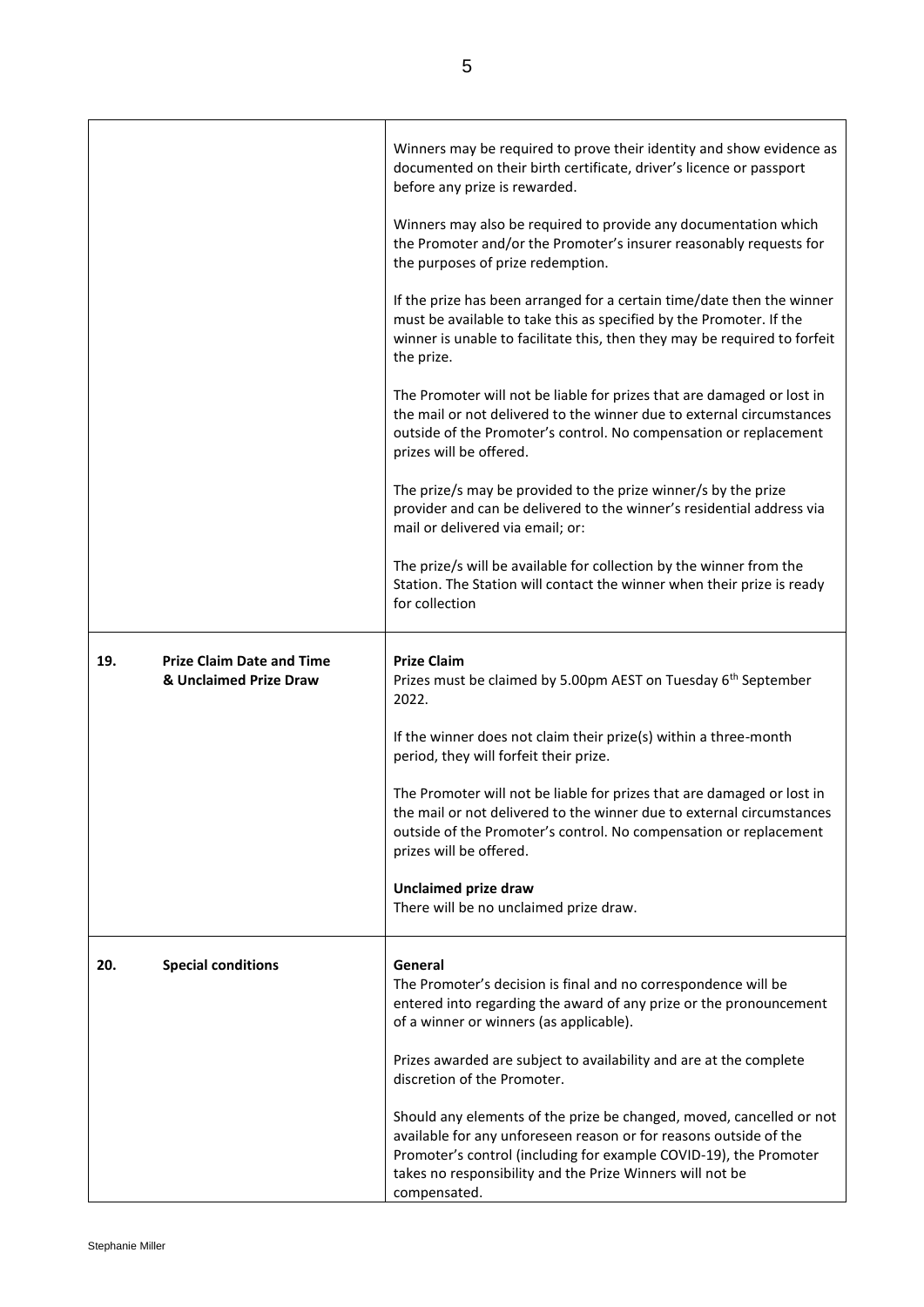| Prior to acceptance of any prize, the Promoter may require the winner   |
|-------------------------------------------------------------------------|
| to sign documents including a prize acceptance form, consent to         |
| broadcast (such as an image or footage release), liability or publicity |
| waiver or indemnity form. Any winner that fails to sign any required    |
| documentation as requested by the Promoter may be disqualified          |
| from the promotion.                                                     |
|                                                                         |

It may also be a condition of being a prize winner that winners be available for on-air interviews and/or in-studio and/or on location interviews, photos or videos as part of redeeming a prize.

Should there be any technical malfunctions for any reason, the Promoter has the option to extend the time period for giveaways and/or change the specified day. The Promoter will then stipulate on air the new end time of the competition. Where applicable, contestants may at the absolute discretion of the Promoter be awarded the prize off air.

#### **Information collected**

The Entrant acknowledges and agrees that their personal information will be collected for the purpose of administering the competition and arranging for the prize to be provided to the winning Entrants, and otherwise in accordance with the Promoter's privacy statement at [http://www.arn.com.au/about-us/privacy-policy/.](http://www.arn.com.au/about-us/privacy-policy/)

#### **Contesting dates**

Contesting dates for prize giveaways is at the absolute discretion of the Promoter. Should for any reason the contesting dates need to change (for example, due to talent being unavailable, technical difficulties with the phones or other equipment, and/or any changes to prize availability) the Promoter will communicate the date change on air, online and/or on social. The Promoter also has the option to extend the existing contesting day should it be required for any reason.

#### **Promoter's right to request further information**

The Promoter, in its sole and absolute discretion, may request for more information with respect to an entry. Contact by the Promoter or the Station does not mean that the entry is deemed the winner.

#### **Promoter's right to exclude any entrant**

The Promoter reserves the right to exclude any entrant in its absolute discretion, including should it deem an entrant to be unsuitable for participation in the promotion.

#### **Phone calls**

If an entrant's phone line drops out, or for any reason the entrant's answer is inaudible, or the announcers are unable to hear the entrant on the phone line, the Promoter (in its sole and absolute discretion) may decide to replace the selected entrant by randomly selecting another entrant who has called through to the Station.

#### **Consent to further contact by the Station**

By entering this Promotion you agree that the Promoter or its related entities can contact you for future promotions, including but not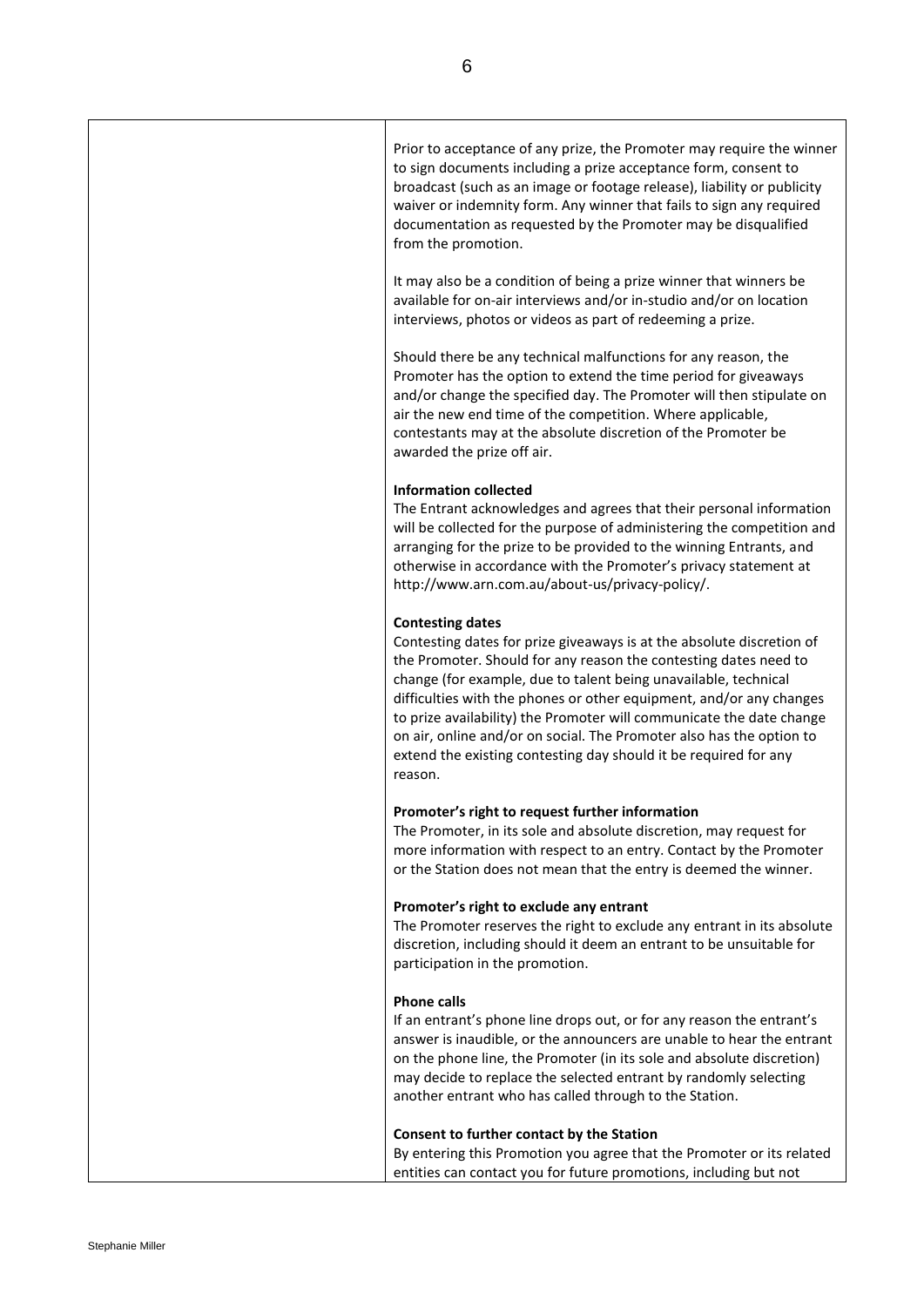| limited to, using your details and broadcasting them on air and/or<br>online.                                                                                                                                                                                                                                                                                                                                                                                                                                                                                                             |
|-------------------------------------------------------------------------------------------------------------------------------------------------------------------------------------------------------------------------------------------------------------------------------------------------------------------------------------------------------------------------------------------------------------------------------------------------------------------------------------------------------------------------------------------------------------------------------------------|
| The Promoter will only collect and use your details in accordance with<br>its Privacy Policy at http://www.arn.com.au/about-us/privacy-policy/                                                                                                                                                                                                                                                                                                                                                                                                                                            |
| Pre-record where the contesting segment cannot run live<br>Should the contesting segment not be able to run live, the Promoter<br>will pre-record a segment with entrants from the list which will run on<br>the pre-recorded show day. Any listener who is chosen to participate<br>in a pre-recorded segment will be made aware at the time of<br>participating. Anyone who takes part in a pre-recorded segment will<br>have their minor or major prizes awarded in accordance with a 'live'<br>segment win.<br>Any listener who is chosen to participate in a pre-recorded segment    |
| must not make any statement, announcement or comment to the<br>public or any media regarding their participation, without the express<br>prior approval of the Promoter.                                                                                                                                                                                                                                                                                                                                                                                                                  |
| Consent to broadcast participation in contest<br>By entering this competition, Entrants grant to the Promoter a<br>perpetual, non-exclusive, royalty free licence to use their name,<br>image, voice, likeness, biographic information or any other material<br>that identifies them, including any photographic, visual or sound<br>recordings of the same (collectively, Recordings), for the purposes of<br>conducting the competition and for marketing and promotional<br>purposes. This licence includes any social media material published in<br>accordance with the Competition. |
| Indemnity<br>Contestants indemnify the Promoter and its related entities against<br>any claim, action, proceeding, loss or expense arising out of any<br>liability for claims by a third party, or any claims they may have,<br>caused by or in connection with their participation in the Competition<br>or the acceptance of any prize. The Promoter has no ongoing liability<br>to the entrant or their nominated person, for any reason whatsoever.                                                                                                                                   |
| Facebook/Instagram/Twitter<br>The Promoter reserves the right to solicit for entrants on Facebook,<br>Instagram and Twitter and invite them to register for the Promotion.                                                                                                                                                                                                                                                                                                                                                                                                                |
| When entering this Promotion, you agree to release Facebook,<br>Instagram and Twitter from all liability and claims arising out of or in<br>connection with the Promotion or these terms and conditions.                                                                                                                                                                                                                                                                                                                                                                                  |
| You acknowledge and agree that your entry must be in accordance<br>with Twitter, Instagram and Facebook's Statement of Rights and<br>Responsibilities and can be removed at any time by the Promoter or<br>otherwise in accordance with Twitter, Instagram and Facebook's<br>Statement of Rights and Responsibilities.                                                                                                                                                                                                                                                                    |
| The Competition is in no way sponsored, endorsed, administered by,<br>or associated with Facebook and Twitter. Any questions, comments,<br>or complaints regarding the Promotion should be directed to the<br>Promoter.                                                                                                                                                                                                                                                                                                                                                                   |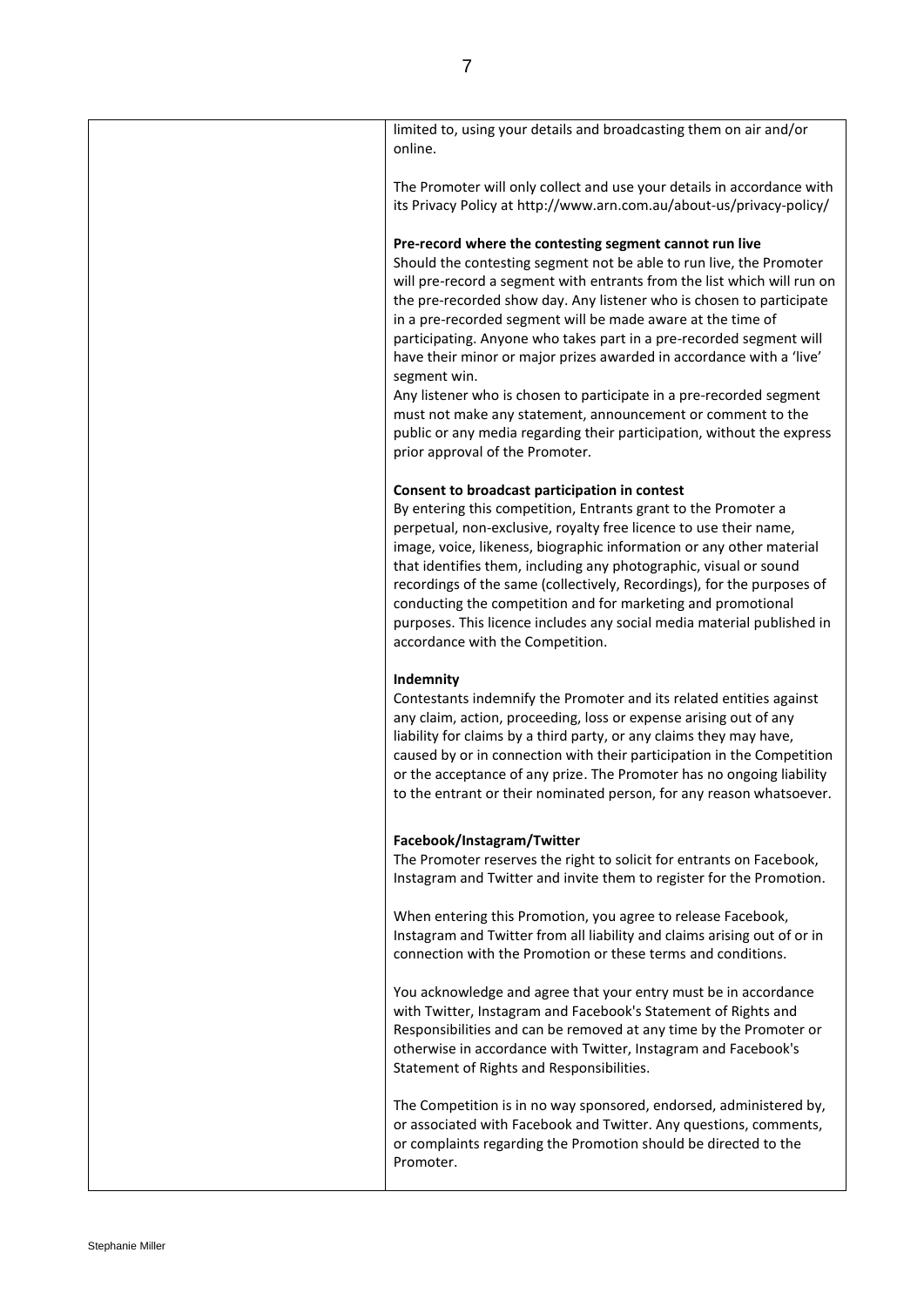**The Australian Radio Network General Terms and Conditions as published on the Station Website and available from the Stations reception on request subject to such variations may be provided for in this Schedule.**

# **AUSTRALIAN RADIO NETWORK**

# **General Terms and Conditions for Promotions & Competitions**

The following document covers all promotions and competitions run by this radio station both On-Air & Online. There are sometimes additional Terms and Conditions applicable to certain competitions, these competition specific Terms can be found in the link under the relevant competition section contained on this site.

# 1. **THIS DOCUMENT:**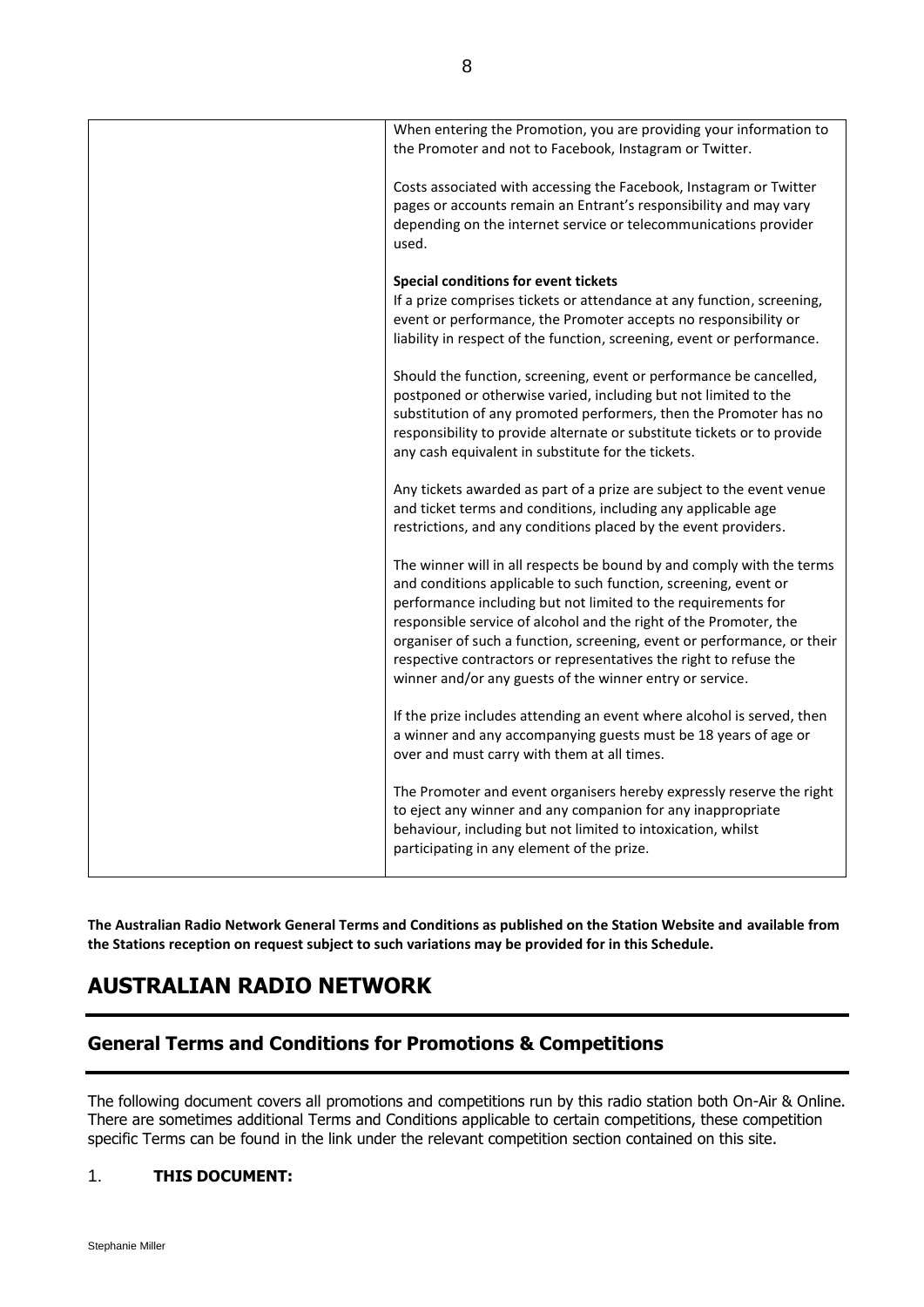- 1.1 The following General Terms & Conditions apply to all competitions, giveaways and promotions ("**Promotion/s**") run by this ("**Radio Station**").
- 1.2 In the event that a Competition Terms and Condition Schedule ("**Schedule**") has been published in respect of a Promotion then these General Terms and Conditions are subject to all terms and variations as are specified in the Schedule for the purposes of that Promotion.
- 1.3 The "**Promoter**" is the operating entity of the Radio Station unless otherwise specified in a Schedule for the Promotion.
- 1.4 These General Terms and Conditions and the terms and conditions of any applicable Schedule are collectively referred to as the "**Terms and Conditions**".

#### 2. **CONDITIONS OF ENTRY:**

2.1 By submitting an entry to a Promotion, the entrant acknowledges and agrees to be bound by the Terms and Conditions.

## 3. **WHO MAY ENTER PROMOTIONS:**

- 3.1 Promotions are open to permanent residents in the State or Territory in which details of the Promotion are broadcast by the Radio Station unless otherwise specified in the Terms and Conditions.
- 3.2 Some Promotions will only be open to persons who are 18 years of age or older at the time of lodging their entry.
- 3.3 The Promoter may specify health, fitness or other requirements for entry if a Promotion requires any form of participation on the part of the entrant or other persons. Such requirements will be determined by the Promoter at its discretion with regard to the health and safety of all participants.
- 3.4 The Promoter may at its discretion withdraw or exclude any person from the Promotion or participation in any prize based on that person's health or medical history.
- 3.5 Unless otherwise stated in a Schedule for a Promotion, each entrant may only enter a Promotion once.
- 3.6 Entries can only be made in an individual's own name and in their own capacity and no entry can be made for or on behalf of any other person, venture or organisation.
- 3.7 Promotions are not open to:
	- (a) employees of, or contractors to, the Promoter or any of its agencies involved with the Promotion;
	- (b) the spouse, de facto spouse, parent, natural or adopted child, or sibling (whether natural or adopted by a parent) of such employees and contractors (whether or not they live in the same household);
	- (c) any person who is discovered to have used or attempted to use any more than one name in order to qualify to win any Promotion run by the Promoter except in the case of a legal change of name;
	- (d) any person where that person or anyone from the same family or household has won a prize or prizes from the Promoter on the radio station or on any station owned or controlled by the Australian Radio Network valued either individually or collectively at more than **\$500 in the 30 days** prior to the commencement of the Promotion, or **\$20,000 in the 6 months** prior to the commencement of the Promotion.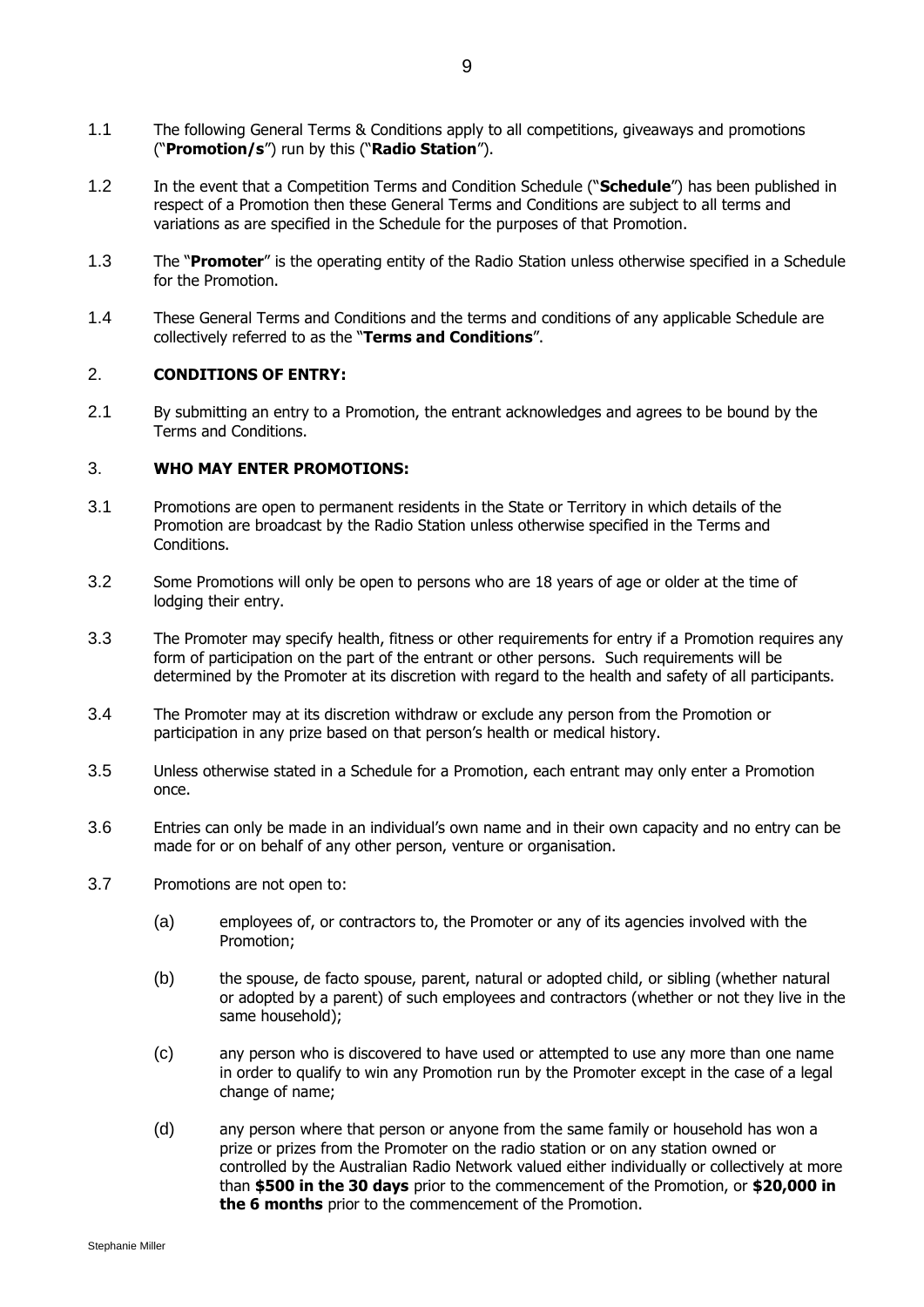- 3.8 Entrants must not have any prior criminal convictions, AVOs or Police records and the Promoter reserves the right to terminate their involvement with the Entrant if this sub-clause is found to be in breach at any time throughout the contesting period.
- 3.9 All contestants acknowledge and agree that the Promoter can rely on the Terms and Conditions and in particular, this Clause 3 even if the Promoter only learns of a person's ineligibility after the Promoter has or appears to have awarded the prize to the ineligible person. In those circumstances, the Promoter can require return of the prize or payment of its value to the Promoter.

## 4. **ENTRY REQUIREMENTS:**

- 4.1 All entries must be lodged in accordance with the requirements of the Terms and Conditions for the specific Promotion.
- 4.2 The Promoter is entitled at its sole discretion to reject or disqualify any entry which it determines to be incomplete or ineligible or which in the sole opinion of the Promoter contains unlawful, defamatory, offensive or other material which if published or broadcast would place the business interests of the Promoter at risk or adversely effect the goodwill, name or reputation of the Promoter.
- 4.3 All entries in any form, whether written or delivered by email, telephone, SMS or otherwise are deemed received only upon actual receipt of a complete and eligible entry by the Promoter. In the case of online entries by way of website or other communication application, an entry will not be deemed received unless and until a complete and legible entry is received onto the Promoter database. The Promoter shall have no responsibility for the failure of any means of communication whether within the Promoter's control or otherwise.
- 4.4 Where entries are made by SMS, the maximum cost of each SMS is 55 cents (including GST). Participation will only be open to entries submitted from the Participant's own telephone and where such telephone allows caller ID, is SMS compatible and is connected via a service provider which allows the receipt of text and premier messaging.

## 5. **PRIZES:**

- 5.1 All prizes will be awarded either:
	- (a) where a Schedule applies in respect of the Promotion, as provided for in that Schedule; or
	- (b) in other cases as is published by the Promoter in respect of the Promotion.
- 5.2 All prizes must be collected within 3 months of the date of notification of winners as provided for below. Subject to the regulatory requirements of the individual States or Territories, prizes not collected within 3 months will be forfeited and will be redistributed into the prize pool of the associated station and used for alternative contest giveaways. See clause 16 regarding Prize Claim and Delivery.
- 5.3 All prize items are valued based on recommended retail pricing inclusive of GST and the Promoter takes no responsibility for any variation in item values.
- 5.4 Any taxes which may be payable as a consequence of a winner receiving the prize are the sole responsibility of that winner.
- 5.5 Prizes are non-transferable and may not be redeemed for cash.
- 5.6 All "cash" prizes will be paid to by bank transfer to the winner's nominated bank account. Payments will only be made to the account owned by the winner. Winner's must provide the correct details for their nominated bank account and they will not be compensated if incorrect details are provided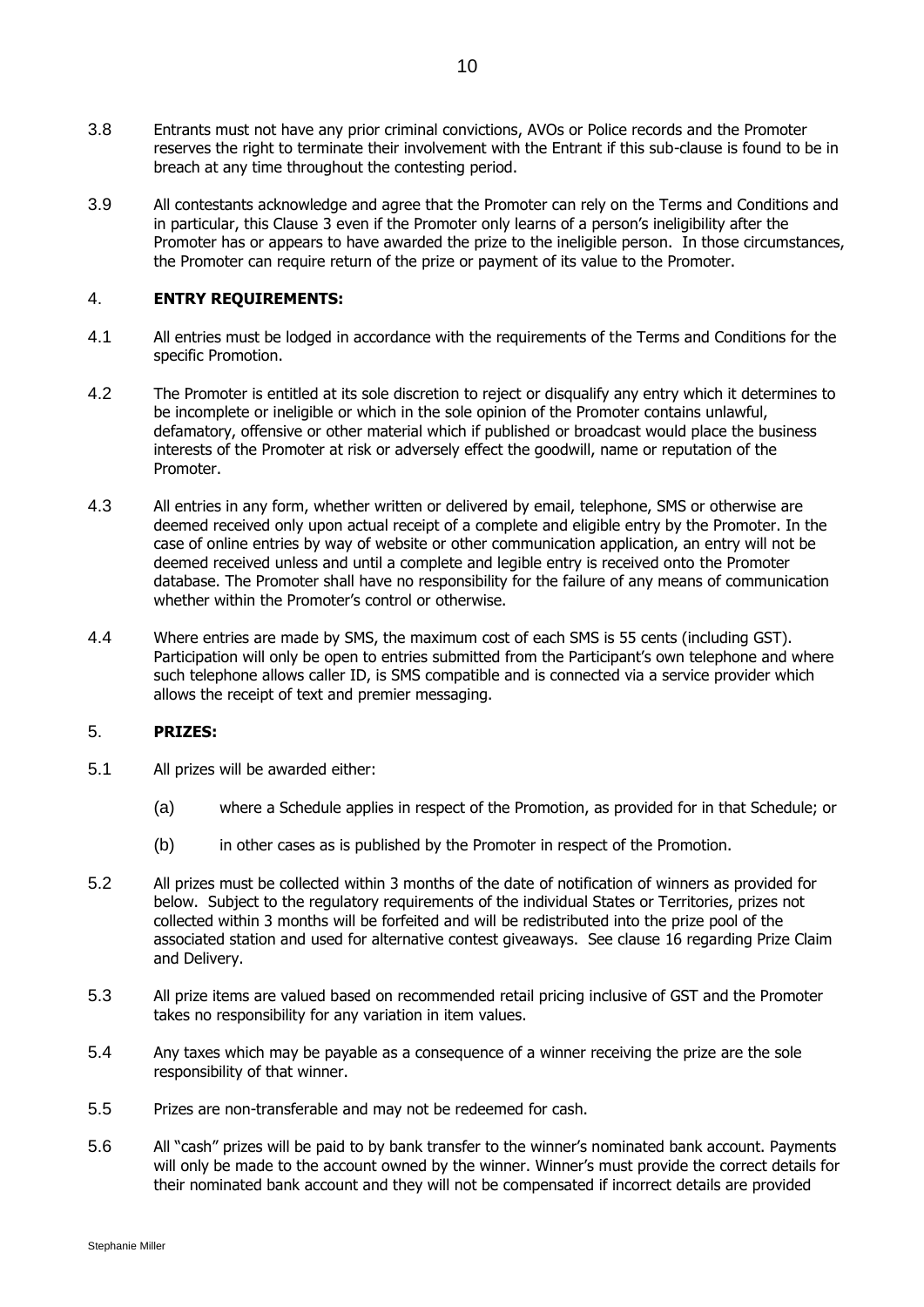resulting in cash prizes being paid to the wrong account. Alternatively, winners can request a cheque be drawn, payable to the winner only.

- 5.7 If the specified prize becomes unavailable due to general unforeseen circumstances, the Promoter may substitute a prize of like or equal value, subject to state regulations.
- 5.8 If the specified prize becomes unavailable due to acts of terrorism or acts of god (IE earthquake or other natural disaster). The Promoter and its associated promotional partners will not be liable for replacement of any prize.
- 5.9 If a prize comprises tickets or attendance at any function or event, the Promoter accepts no responsibility or liability in respect of the function or event. Should the function or event be cancelled, postponed or otherwise varied, including but not limited to by the substitution of the promoted performers, then the Promoter has no responsibility to provide alternate or substitute tickets or to provide any cash equivalent in substitute for the tickets. The winner will in all respects be bound by and comply with the terms and conditions applicable to such event or performance including but not limited to the requirements for responsible service of alcohol and the right of the Promoter, the organiser of such a function or event or their respective contractors or representatives the right to refuse the winner and/or any guests of the winner entry or service.
- 5.10 Where a prize includes backstage or other opportunities to meet performers or celebrities, all such opportunities are at the discretion of the relevant artist or celebrity and their management and the Promoter will not be responsible or liable in the event that such meet and greet opportunities do not take place and no replacement tickets, cash substitute or other compensation will be payable in any form by the Promoter in these circumstances.
- 5.11 If a prize includes attending an event where alcohol is served, then a winner and any accompanying guests must be 18 years of age or over and must carry with them at all times during such event valid photographic identification and must provide such proof of age for inspection on request.
- 5.12 If a prize comprises vouchers, then all vouchers will be subject to the terms and conditions of the provider of the vouchers and the expiry date specified by the provider of the voucher.
- 5.13 Unless otherwise specified, the class of travel for a travel prize incorporating an airfare is economy class.
- 5.14 Any prize comprising accommodation will be for accommodation costs only and does not include additional charges (such as mini bar, in-room entertainment, dry cleaning, room service or other additional charges) unless additional room service or other related charges are expressly stated to be included in the Schedule for the Promotion.
- 5.15 All prizes awarded are for the benefit of the entrant only unless otherwise specified in a Schedule for the Promotion and are non-transferable. Prizes must be used within the applicable time frames and dates specified for the purposes of the Promotion and may be subject to availability and school holiday or peak season exclusions.
- 5.16 Where a prizes includes travel, it is the responsibility of the winner to take out appropriate travel and related insurance at their own cost.
- 5.17 If a prize includes overseas travel then unless otherwise specified in a Schedule for the Promotion, the prize will exclude applicable Government taxes and charges. It is the responsibility of the entrant to ensure they and any accompanying persons hold valid passports and comply with all legal and regulatory requirements for the travel component of any prize. All travel is at the entrant's own risk and the Promoter accepts no liability or responsibility whatsoever in respect of loss or injury caused during such travel. Failure for any reason to utilise a prize comprising travel within the specified dates will result in the forfeiture of the prize.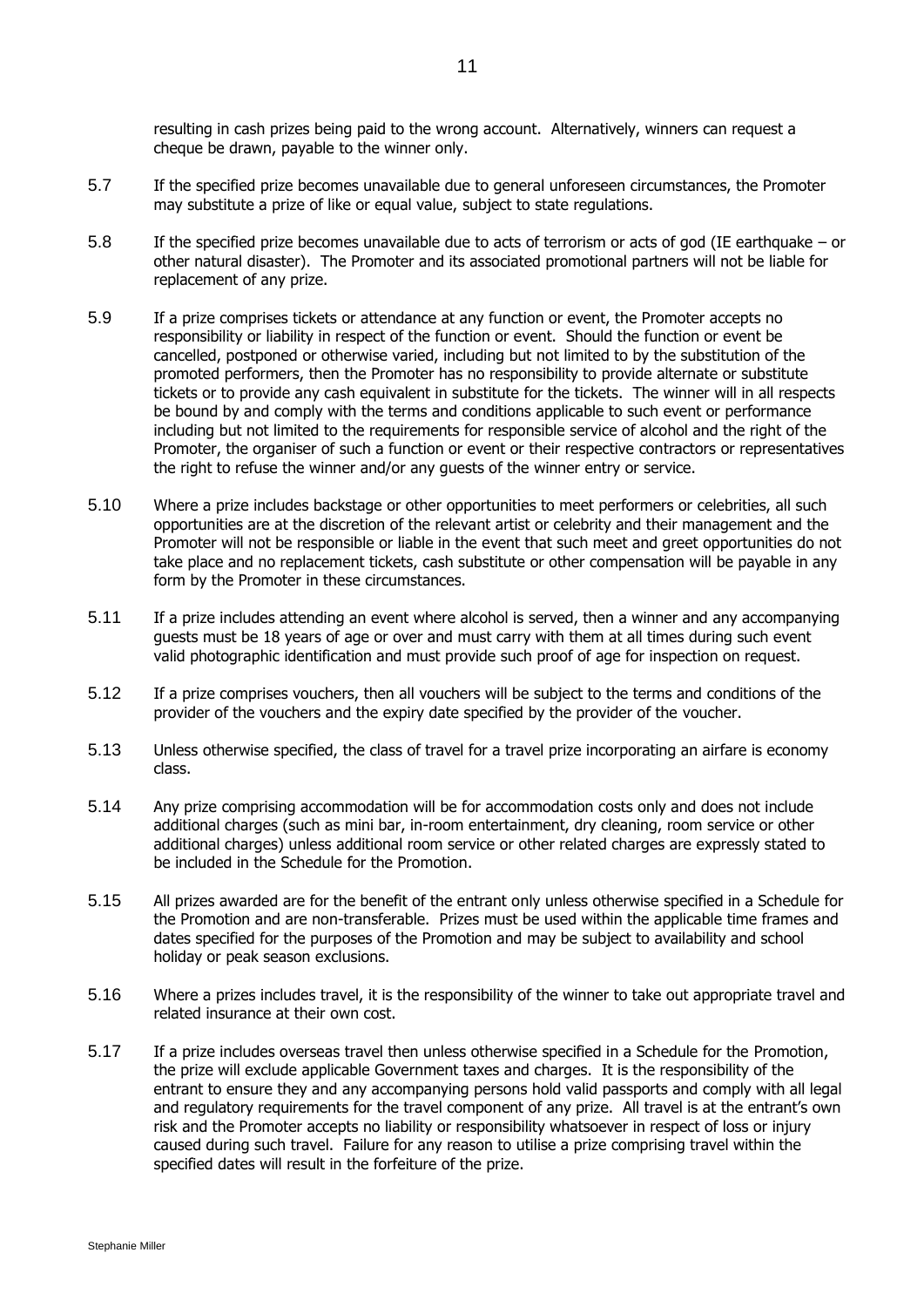- 5.18 The Promoter may at its absolute discretion withdraw or exclude any person from the Promotion or participation in any prize if that person at any time behaves in a manner which in the opinion of the Promoter or the staff contractors or representatives of the operator of any event comprising a prize in a Promotion is inappropriate or offensive or is or could be considered antisocial, dangerous or threatening or which may cause injury to themselves or any other person.
- 5.19 The decision of the Promoter will be final in determining the winner of each Promotion. This will include but not be limited to adjudicating on whether answers to quizzes are correct or otherwise and in the event of a tie or draw in a Promotion determining at its discretion which entrant shall be declared the winner.
- 5.20 If the Promoter becomes aware at any time, including after a winner has been announced, that an entrant has not complied with these Terms and Conditions or other terms and conditions of the Promotion, the entrant will have no entitlement to any prize and, as required by the Promoter, must return or repay the full value of any prize received.

#### 6. **PARTICIPATION IN ACTIVITIES AND PRIZES AND INDEMNITY:**

- <span id="page-11-0"></span>6.1 Any entrant or winner participating in any activity for the purposes of the Promotion or in respect of any prize agrees to fully release and indemnify to the maximum extent permissible by law, the Promoter and Australian Radio Network and their respective contractors, employees, directors and officers in respect of any claim for accident, injury, property damage, financial lossor loss of life in connection with the entrant or winner's participation in the Promotion or prize.
- 6.2 The indemnity granted by each entrant and winner to the Promoter and Australian Radio Network and their respective contractors, employees, directors and officers pursuant to Clause 6.1 includes in respect of any cost, loss, expense, damage or liability whether direct or indirect or consequential, (present or future), and any fine or penalty incurred by the entrant or winner.
- 6.3 In respect of any prize comprising travel or any other activity, the winner expressly acknowledges that undertaking such travel or activity is at the winners own risk and sole discretion and that the winner will make their own assessment of the risks and of their own suitability to participate in or to undertake such activity or travel.
- 6.4 Each entrant and winner may at the discretion of the Promoter be required to execute a Deed of Indemnity & Release prior to their participation in a Promotion or prize in a form determined by the Promoter. The Promoter may deem an entrant ineligible to participate in a Promotion or ineligible to win a prize if they fail to provide such release or indemnity on request.
- 6.5 Unless otherwise specified in the applicable competition Schedule, winners may substitute a proxy to take part on their behalf – full details of proxy will need to be provided to the promoter prior to activity commencement. Such proxy to provide a release and indemnity in accordance with clause [6.1](#page-11-0) and otherwise to be bound by the Terms and Conditions of the Promotion.
- 6.6 Where an entrant or winner is under the age of 18, their parent or guardian will be required to sign the necessary indemnity and consent forms in order for the entrant to participate in the Promotion or prize.

## 7. **PRIZE COLLECTION:**

- 7.1 Prizes must be claimed in person unless the winner is advised otherwise by the Promoter. The winner will be required to provide photographic identification for the purposes of collecting the prize. The collection of prizes is the sole responsibility of the winner.
- 7.2 For cash prizes, photographic identification must be provided in person at least 5 business days in advance of the intended pick up date to enable cheques to be drawn. Photographic identification will also be required when collecting the prize.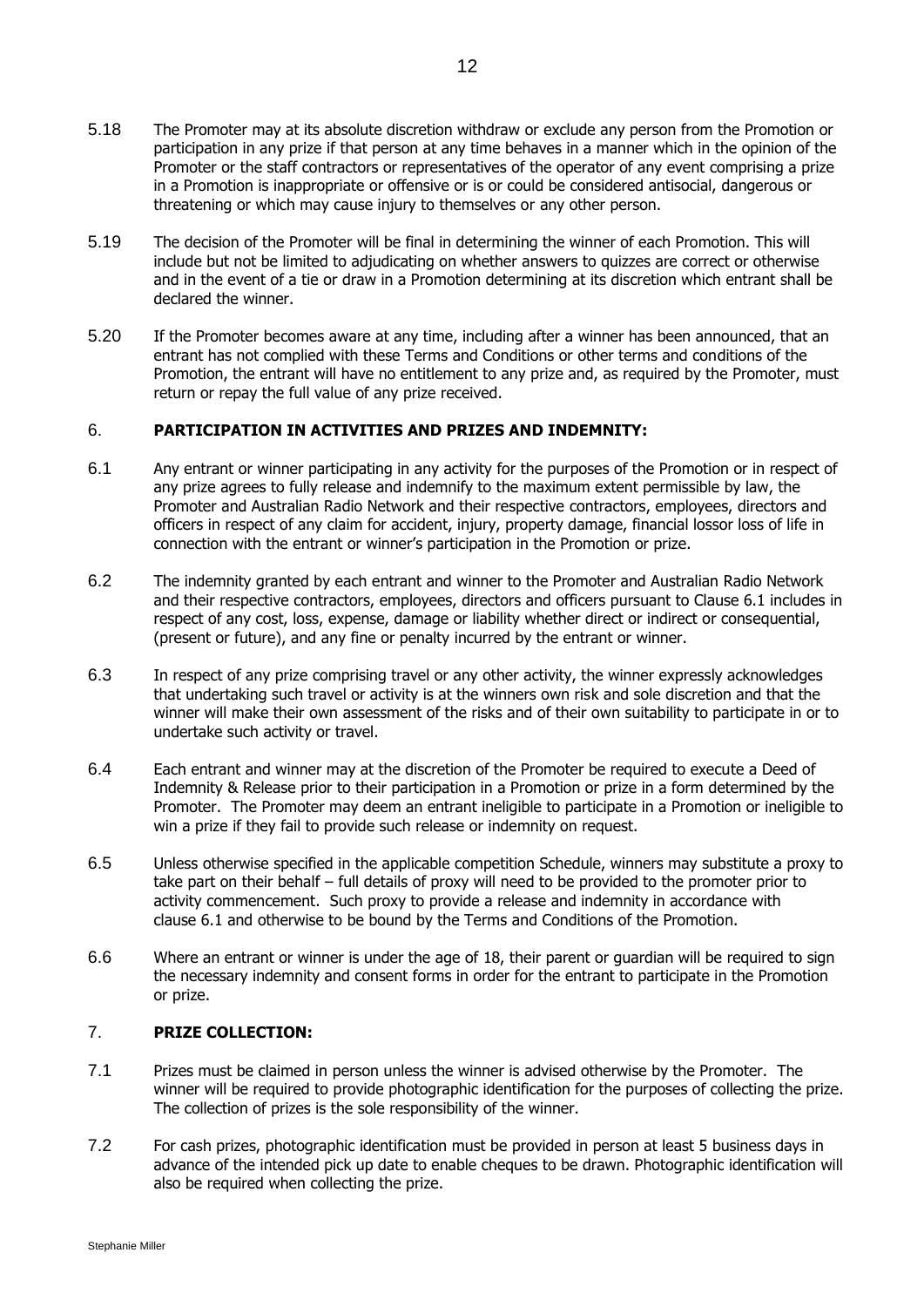- 7.3 Lost cheques will only be reissued within 6 months of their original issue date and only once.
- 7.4 A copy of the Terms and Conditions and/or a signed receipt and acknowledgement must be signed and endorsed by any winner to indicate his/her understanding and acceptance of these terms.
- 7.5 Prizes will only be awarded following winner validation and verification. The determination of the Promoter or such judges as are nominated by the Promoter are final and no correspondence will be entered into.
- 7.6 If a prize is mailed to an entrant by the Promoter the Promoter shall not be responsible for any replacement or compensation if the prize is lost or is delayed so that for example tickets arrive after their scheduled event. It is at the sole discretion of the Promoter whether or not to mail any prize.

## 8. **PUBLICITY:**

- 8.1 Each entrant consents to the content of their entry and any telephone entries or other call with the Promoter being recorded, broadcast and published online by the Promoter without payment.
- 8.2 If an entrant submits a photograph as part of a Promotion the entrant consents and hereby grants to the Promoter all rights necessary for the Promoter to edit and publish on its website the photograph at the Promoter's discretion and for other publicity purposes associated with the promotion of the Radio Station. The entrant warrants to the Promoter that all parties shown in the photograph have provided their consent for the purposes of the Promotion and that the photograph is in fact a photograph of the entrant where this is a requirement of the Promotion.
- 8.3 Acceptance of a prize constitutes permission for the Promoter to use winner's name, suburb of residence, recording of winner's voice, photos and likeness and filming for advertising and promotional purposes by the Promoter for broadcast by radio and for use on line without compensation, unless otherwise prohibited by law. The winners name will NOT be used or listed in any other form of media without the explicit and written permission of the winner.

# 9. **EXCLUSION OF LIABILITY:**

- 9.1 The Promoter takes no responsibility for the loss of prizes due to incorrect or imprecise delivery details provided by an entrant.
- 9.2 The Promoter makes no representations or warranties as to the quality, suitability or merchantability of any goods or services offered as prizes.
- 9.3 To the extent permitted by law, the Promoter is not liable for any loss suffered or sustained to personal property and including, but not limited to consequential (including economic) loss by reason of any act or omission, deliberate or negligent, by the Promoter, or its servants or agents, in connection with the arrangement for supply, or the supply, of any goods or services by any person to the prize winner(s) and, where applicable, to any persons accompanying the winners.
- 9.4 A winner (or his or her guests, parent or guardian as appropriate) may be required to sign and return any liability release provided by the Promoter and/or its contractors as a condition of the prize being awarded. Failure to return the signed releases and indemnities will result in the entitlement to the prize being forfeited and the selection of another winner.

# 10. **OWNERSHIP OF ENTRIES:**

10.1 All entries (whether in written, audio or visual form, or a combination of those) become and remain the property of the Promoter (subject to the limits contained in the Privacy Statement).

# 11. **DISQUALIFICATION:**